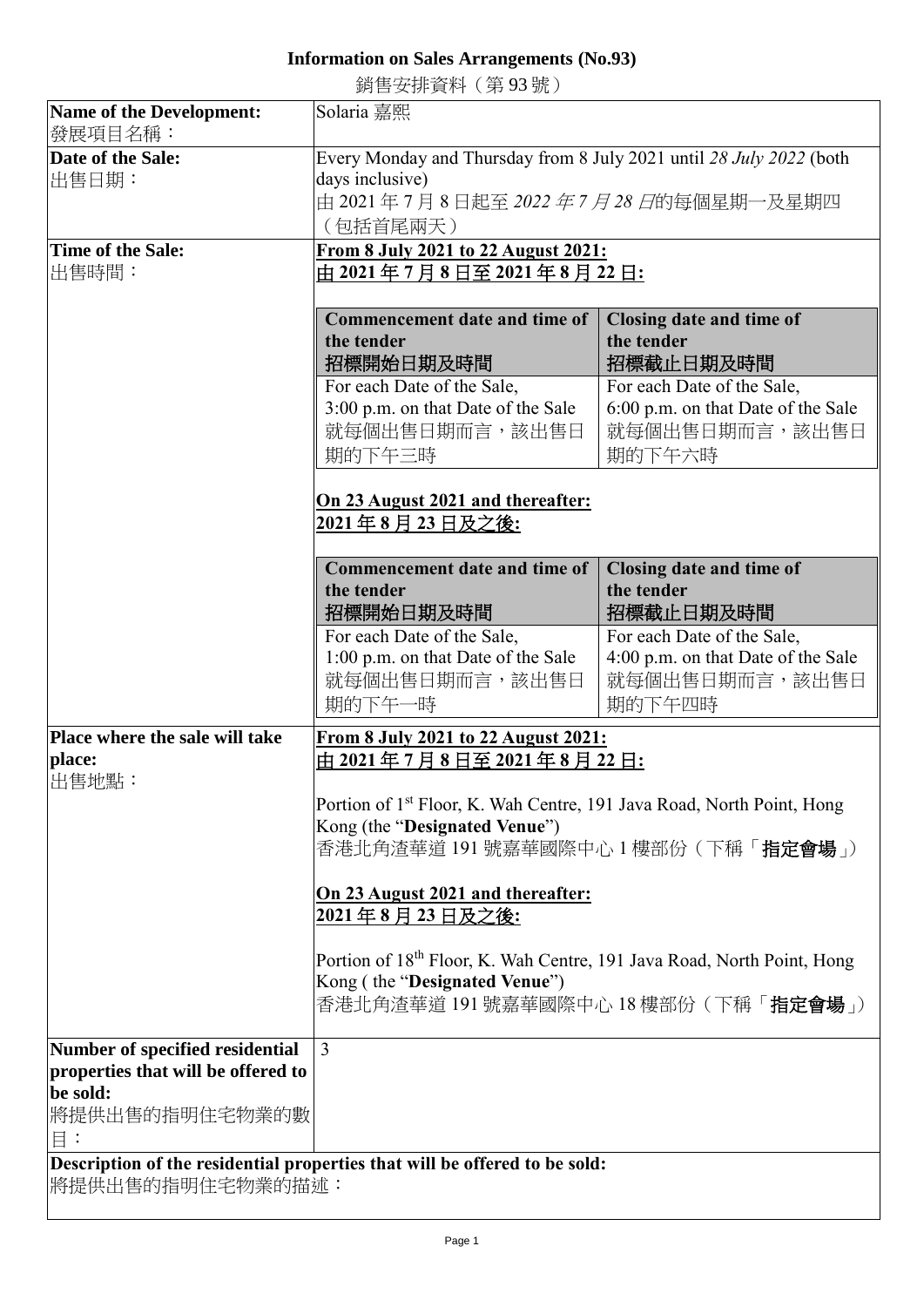The following units in the Development: 發展項目以下單位:

The following units in Tower 1 以下在第一座之單位: Flat A, 20/F 二十樓 A 單位 Flat A, 21/F 二十一樓 A 單位

The following unit in Tower 5 以下在第五座之單位: Flat G, G/F & 1/F (Duplex) 地下及一樓 (複式) G 單位

**The method to be used to determine the order of priority in which each of the persons interested in purchasing any of the specified residential properties may select the residential property that the person wishes to purchase:**

將會使用何種方法,決定有意購買該等指明住宅物業的每名人士可揀選其意欲購買的住宅物業的優先 次序:

Sale by Tender 以招標方式出售

(a). Please refer to the tender notice and other relevant tender documents ("**Tender Documents**") for details and particulars of tender (including, without limitation, the specified terms of payment). The Tender Documents will be made available for collection free of charge at the Designated Venue during the following periods (Note:- Copies of the Tender Documents will be made available on the website of the Development [\(www.solaria.com.hk\)](http://www.solaria.com.hk/) for reference only from 6 July 2021.):-

招標細節和詳情(包括但不限於指定的支付條款)請參閱招標公告及其他相關招標文件(下稱「招 標文件」)。招標文件可於以下時段於指定會場免費領取(註:招標文件副本將於 2021 年 7 月 6 日起於發展項目的網站 [\(www.solaria.com.hk\)](http://www.solaria.com.hk/) 中提供,僅供參考。):-

| <b>Tender</b><br><b>Document</b><br><b>Number</b><br>招標文件號碼 | <b>Applicable Units</b><br>適用單位                                                             | <b>Collection Periods</b><br>領取時段                                                                                                                     |
|-------------------------------------------------------------|---------------------------------------------------------------------------------------------|-------------------------------------------------------------------------------------------------------------------------------------------------------|
| $93-a$                                                      | The following unit in Tower 1<br>以下在第一座之單位:<br>Flat A, $20/F = +$ 樓 A 單位                    | From 6 July 2021 to 22 August 2021:<br>由 2021年7月6日至 2021年8月 22日:<br>Every day 1:00 p.m. to $6:00$ p.m. during the                                     |
| $93-b$                                                      | The following unit in Tower 1<br>以下在第一座之單位:<br>Flat A, 21/F 二十一樓 A 單位                       | period from 6 July 2021 to 22 August 2021<br>2021年7月6日至2021年8月22日期間每<br>天下午1時至下午6時<br>On 23 August 2021 and thereafter:                               |
| $93-c$                                                      | The following unit in Tower 5<br>以下在第五座之單位:<br>Flat G, G/F & $1/F$ (Duplex)<br>地下及一樓(複式)G單位 | 2021年8月23日及之後:<br>Every day 1:00 p.m. to 4:00 p.m. during the<br>period from 23 August 2021 to 28 July 2022<br>2021年8月23日至2022年7月28日期間<br>每天下午1時至下午4時 |

(b). If a tenderer is a corporation, the tenderer must be a limited company incorporated under the laws of Hong Kong.

如投標人屬法團,該投標人必須為根據香港法律註冊成立的有限公司。

**The method to be used, where 2 or more persons are interested in purchasing a particular specified residential property, to determine the order of priority in which each of those persons may proceed with the purchase:**

在有兩人或多於兩人有意購買同一個指明住宅物業的情況下,將會使用何種方法決定每名該等人士可 購買該物業的優先次序: